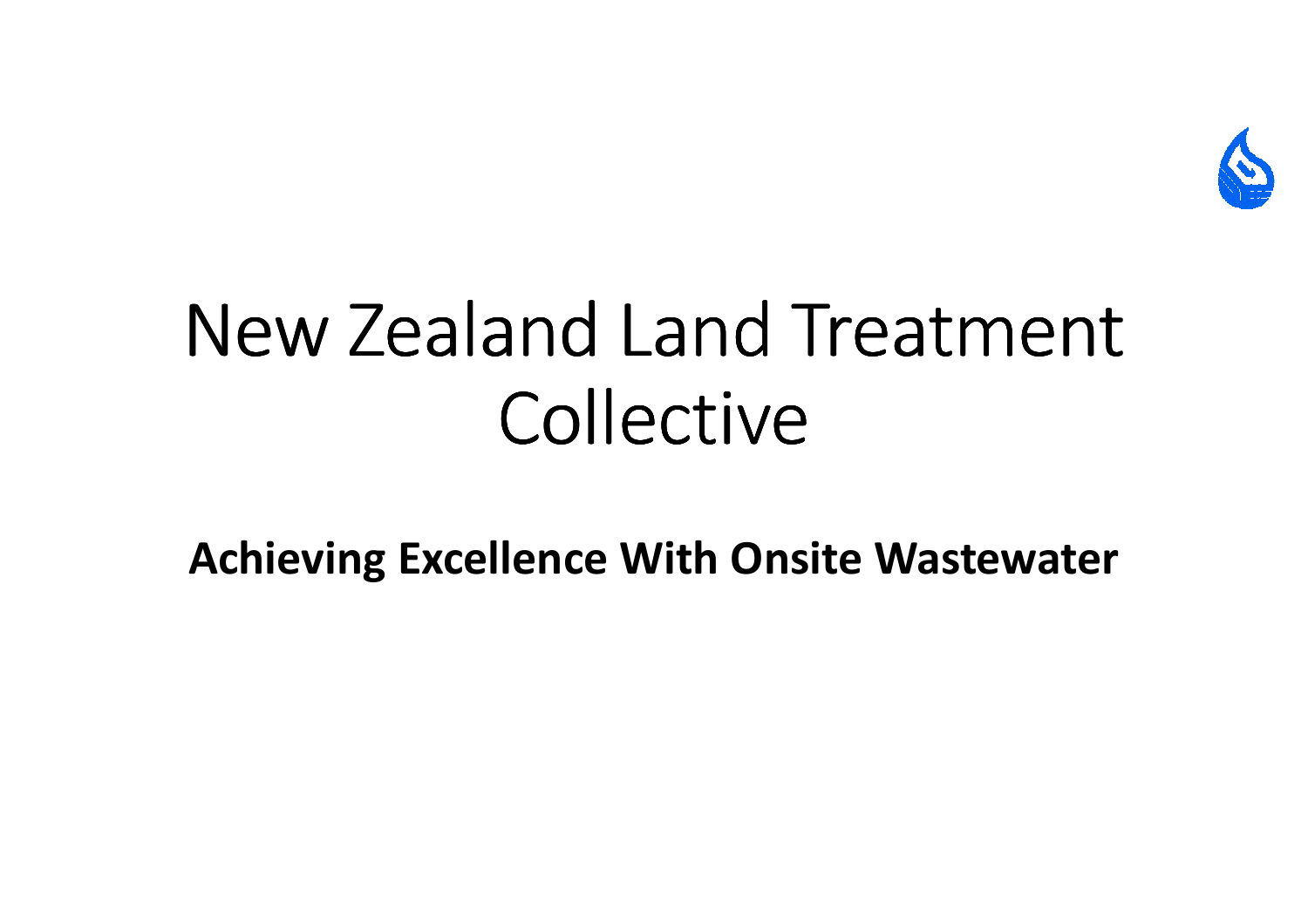

#### Opening

- Welcome and introductions
- Health and safety
- Who we are
- Who am I
- Plan for day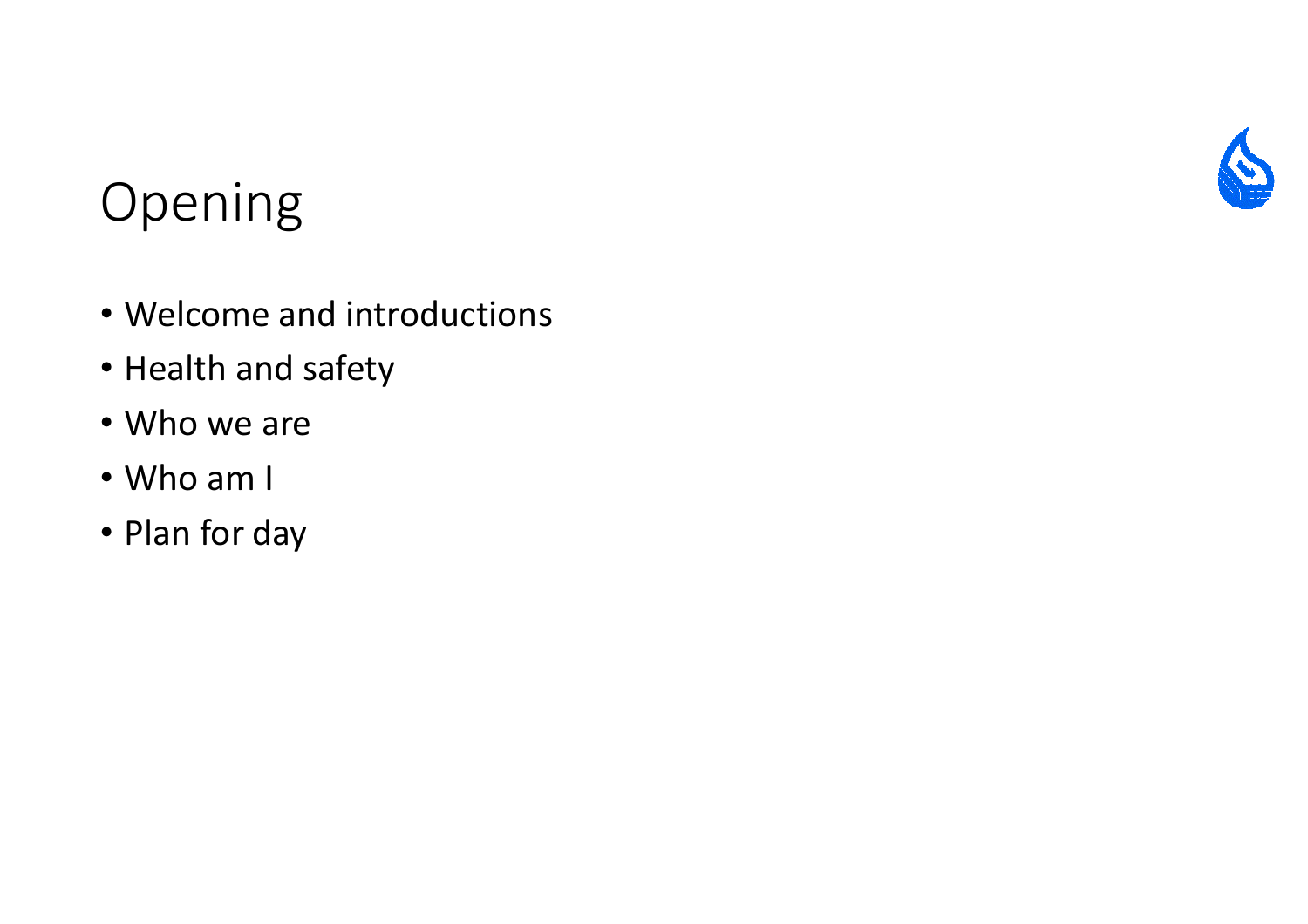

#### Programme

- Regional and District Council thoughts
- Industry happenings
	- OSET NTP
	- Suppliers view
	- TP58 update
	- Water NZs role
	- Training
- Panel discussion
- Workshop
- Whats good, whats working, whats not, what needs to be fixed, how
- Closing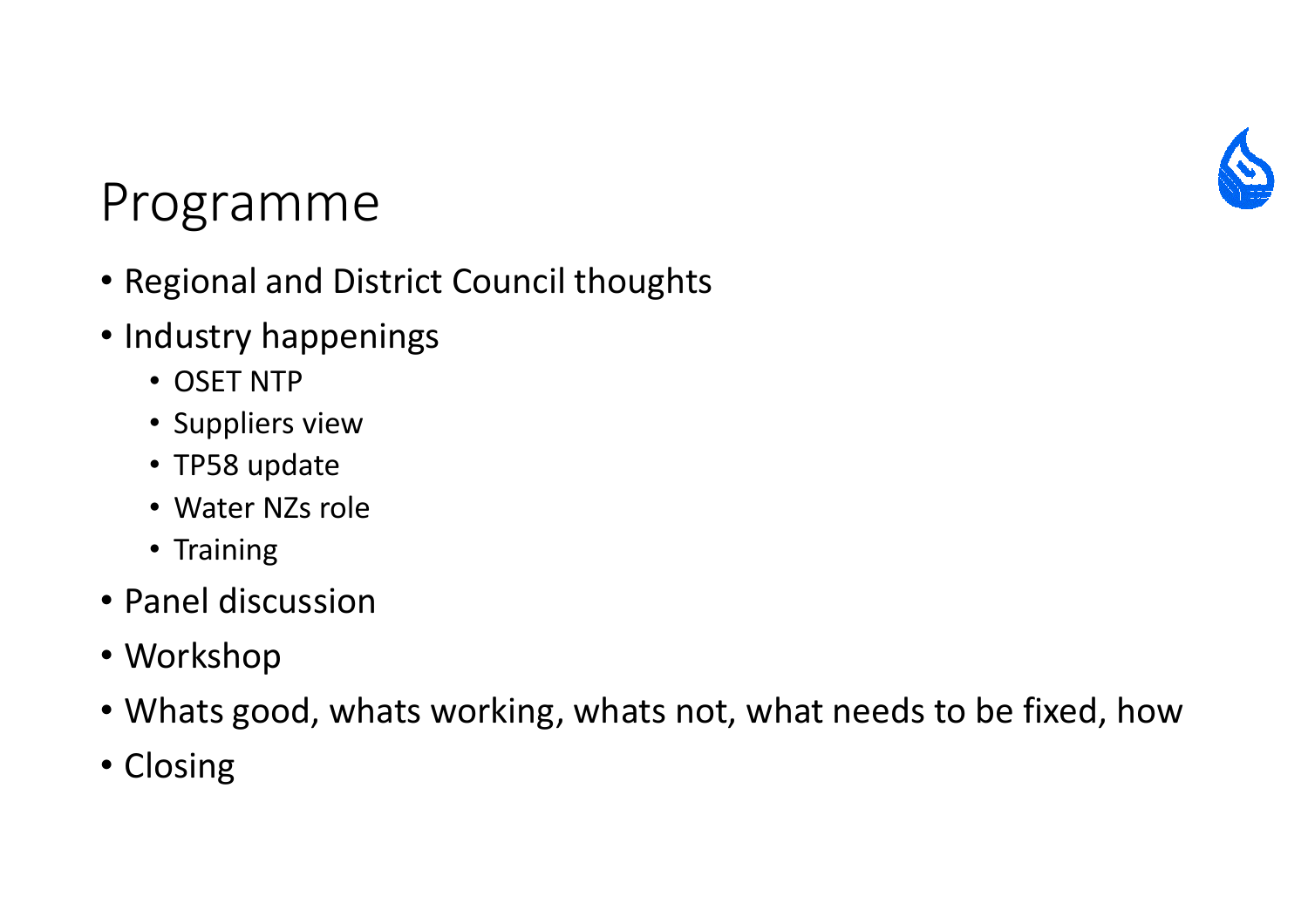

#### Workshop Purpose

- To identify the issues which prevent excellence being achieved in the onsite wastewater industry
- To identify successes in how we manage onsite wastewater and identify ways we can develop them further.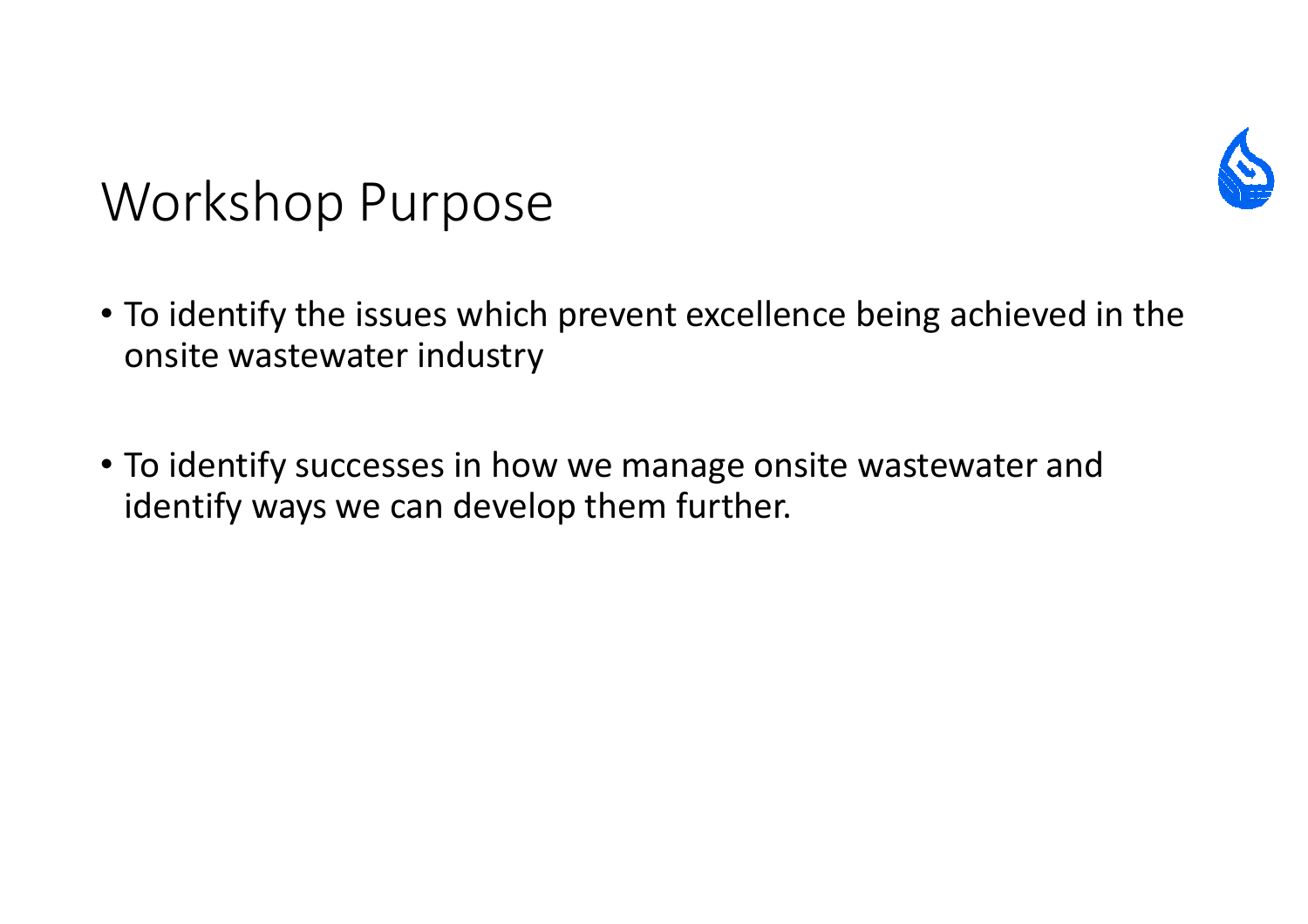

- Rotorua 14 November 2012
- 102 people
	- 27 % regulators,
	- 40 % technical advisors and
	- 32 % suppliers and installers.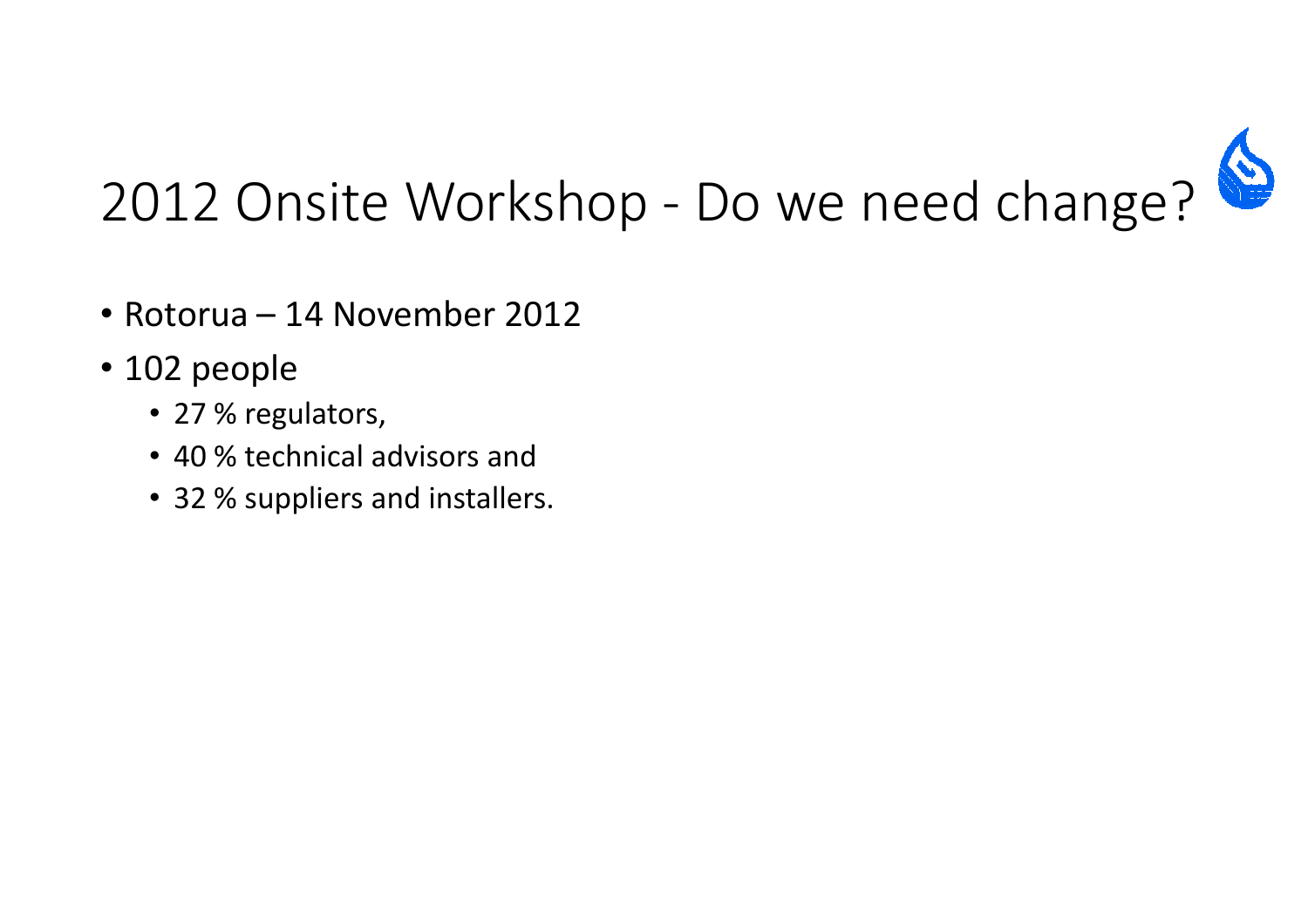

- Heard National and International Status
	- Ian Gun OnSiteNZ
	- Sarah West Victorian EPA
	- Nick Nobile Orenco, USA
- Issues of particular note :
	- There is currently duplication between councils (within NZ) and states (within both US and Australia) and there is scope for greater collaboration/coordination within the same country.
	- The OSET facility has a programme which is comparable with other international programmes, including NSF and the ES, and in some cases is superior.
	- New Zealand could look to adopt parts of existing standards to enhance the current<br>testing facility in Rotorua
	- There will be regional differences which may affect the validity of treatment site results, but this has to be accepted to avoid duplication of testing facilities.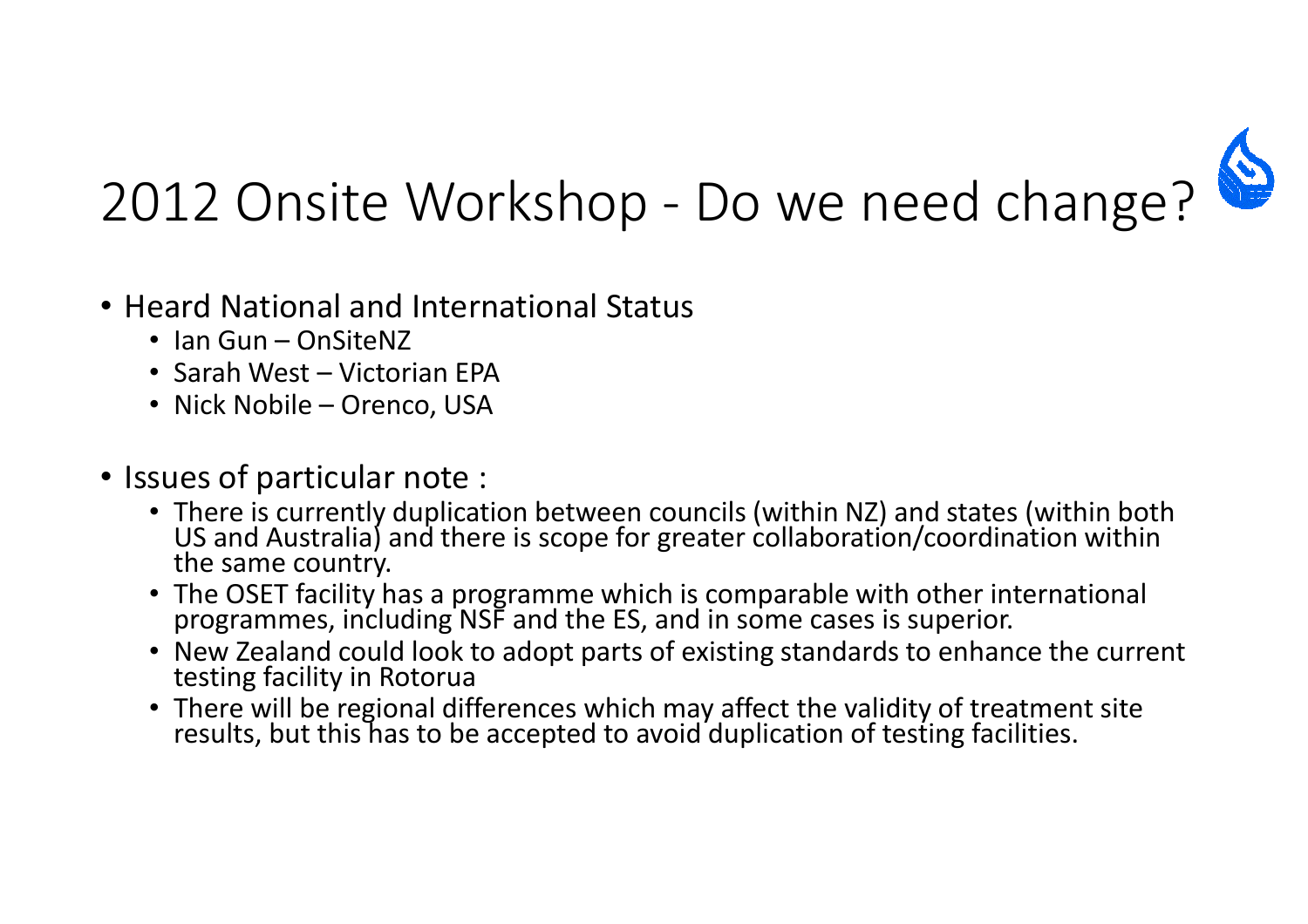

#### • Regional Status

- Keith Peacock Hawke's Bay Regional Council: described the history of the region's<br>monitoring and investigation programme and how this has been refined, now leading to a<br>system, designer and installer accreditation syst
- Judith Robinson Gisborne District Council: presented the view of a unitary council and highlighted the benefit of health protection officers being actively involved in consent<br>processing and setting regional rules. Local collaboration and participation was seen by Judith<br>as being essential in the development
- Trisha Simonson Waikato Regional Council: the actual number of failing systems are not as high as initially thought, and corrective action is usually undertaken with health officers<br>without the need for enforcement action. Despite this considerable effort is going into risk<br>assessment work to identify risk area

#### • Key Industry Issues

• The participants identified key issues of interest to the industry. A ranking process was used to identify critical issues, which are summarised below.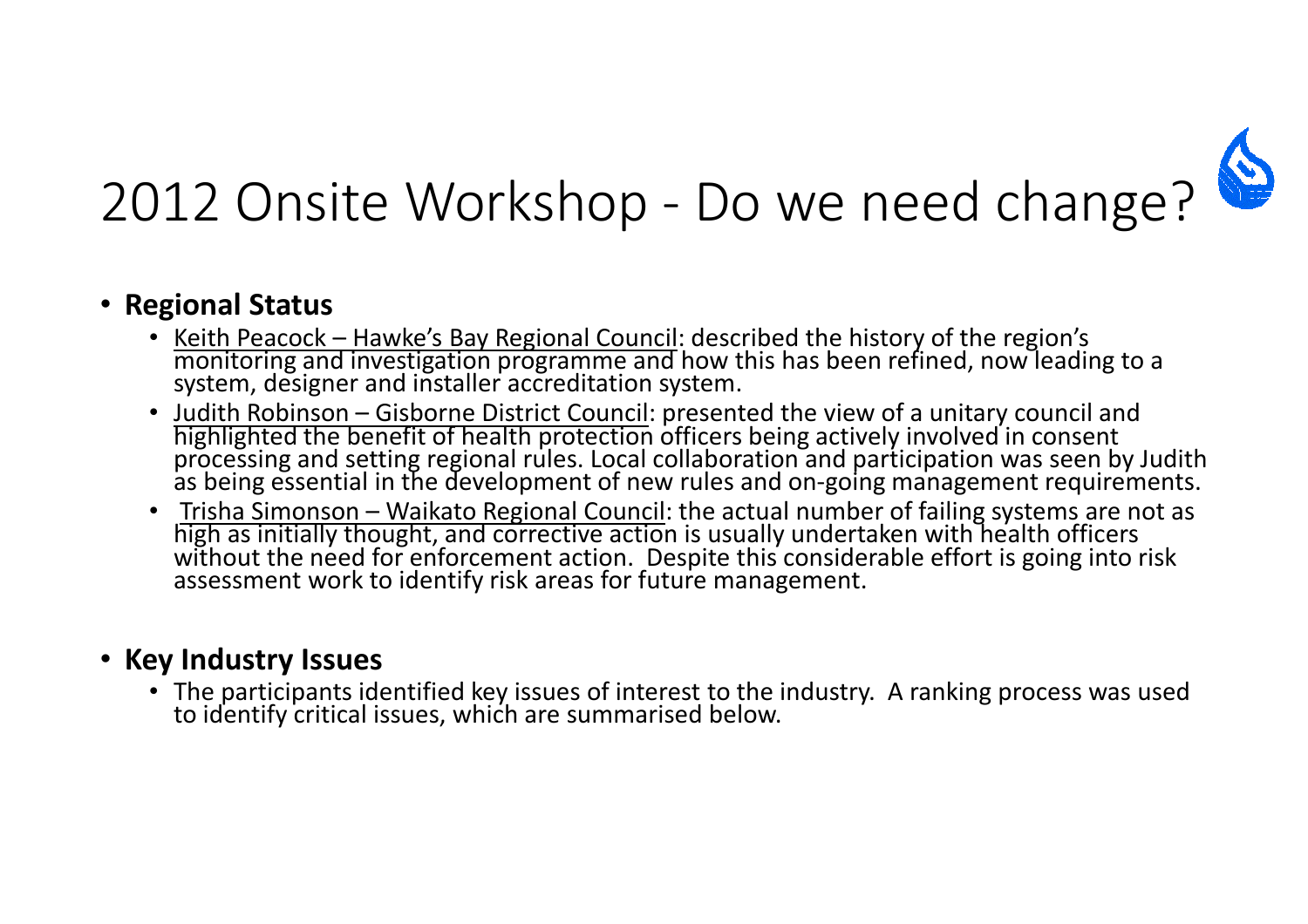

#### • Priorities

| <b>Issue</b>                                            | <b>Priority rating</b> | <b>Priority count</b> |
|---------------------------------------------------------|------------------------|-----------------------|
| <b>Regular servicing</b>                                | $\mathbf{1}$           | 19%                   |
| Accreditation - systems/designers/inspectors/regulators | $\overline{2}$         | 14%                   |
| System design - appropriate and complete                | 3                      | 11%                   |
| Homeowner/customer education                            | $\overline{4}$         | 11%                   |
| <b>Training</b>                                         | 5                      | 10%                   |
| <b>Robust testing</b>                                   | 6                      | 10%                   |
| <b>Accreditation - installers/maintainers</b>           | 7                      | 7%                    |
| Place of low cost/simple systems                        | 8                      | 5%                    |
| <b>Database</b>                                         | 9                      | 4%                    |
| <b>Occupancy/Regulations</b>                            | 10                     | 3%                    |
| <b>Conflict of Interest</b>                             | 11                     | 3%                    |
| <b>Regulatory Collaboration</b>                         | 12                     | 2%                    |
| <b>Self-Governance</b>                                  | 13                     | 2%                    |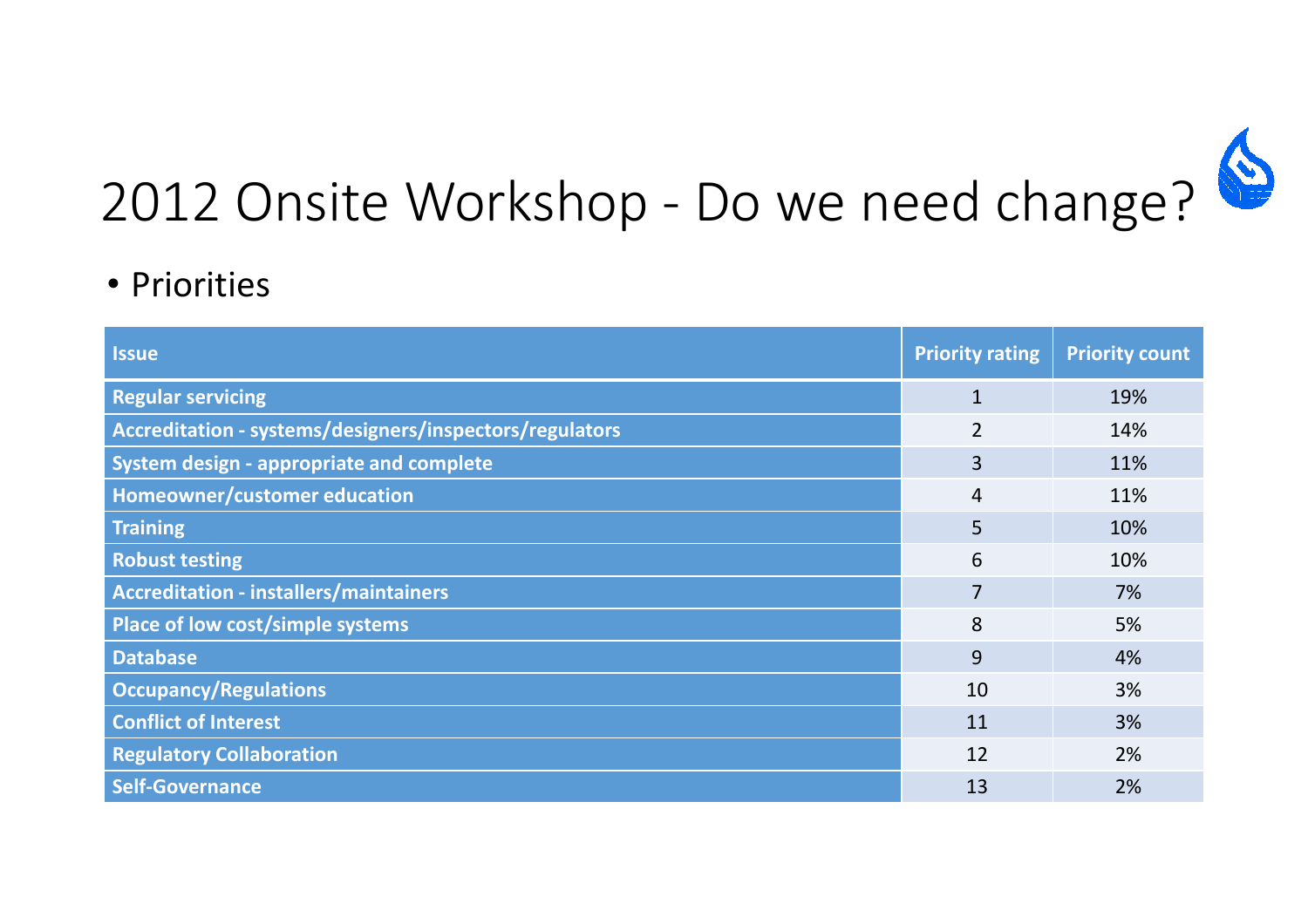

#### • Ease of implementation

| <b>Issue</b>                                            | <b>Ease rating</b> | <b>Ease count</b> |
|---------------------------------------------------------|--------------------|-------------------|
| <b>Regular servicing</b>                                | $\mathbf{1}$       | 21%               |
| Accreditation - installers/maintainers                  | $\overline{2}$     | 18%               |
| <b>System design - appropriate and complete</b>         | 3                  | 14%               |
| <b>Training</b>                                         | 4                  | 9%                |
| Accreditation - systems/designers/inspectors/regulators | 5                  | 8%                |
| <b>Robust testing</b>                                   | 6                  | 7%                |
| Homeowner/customer education                            | 7                  | 7%                |
| Place of low cost/simple systems                        | 8                  | 5%                |
| <b>Self-Governance</b>                                  | 9                  | 4%                |
| <b>Database</b>                                         | 10                 | 3%                |
| <b>Regulatory Collaboration</b>                         | 11                 | 2%                |
| <b>Conflict of interest</b>                             | 12                 | 1%                |
| <b>Occupancy/Regulations</b>                            | 13                 | 1%                |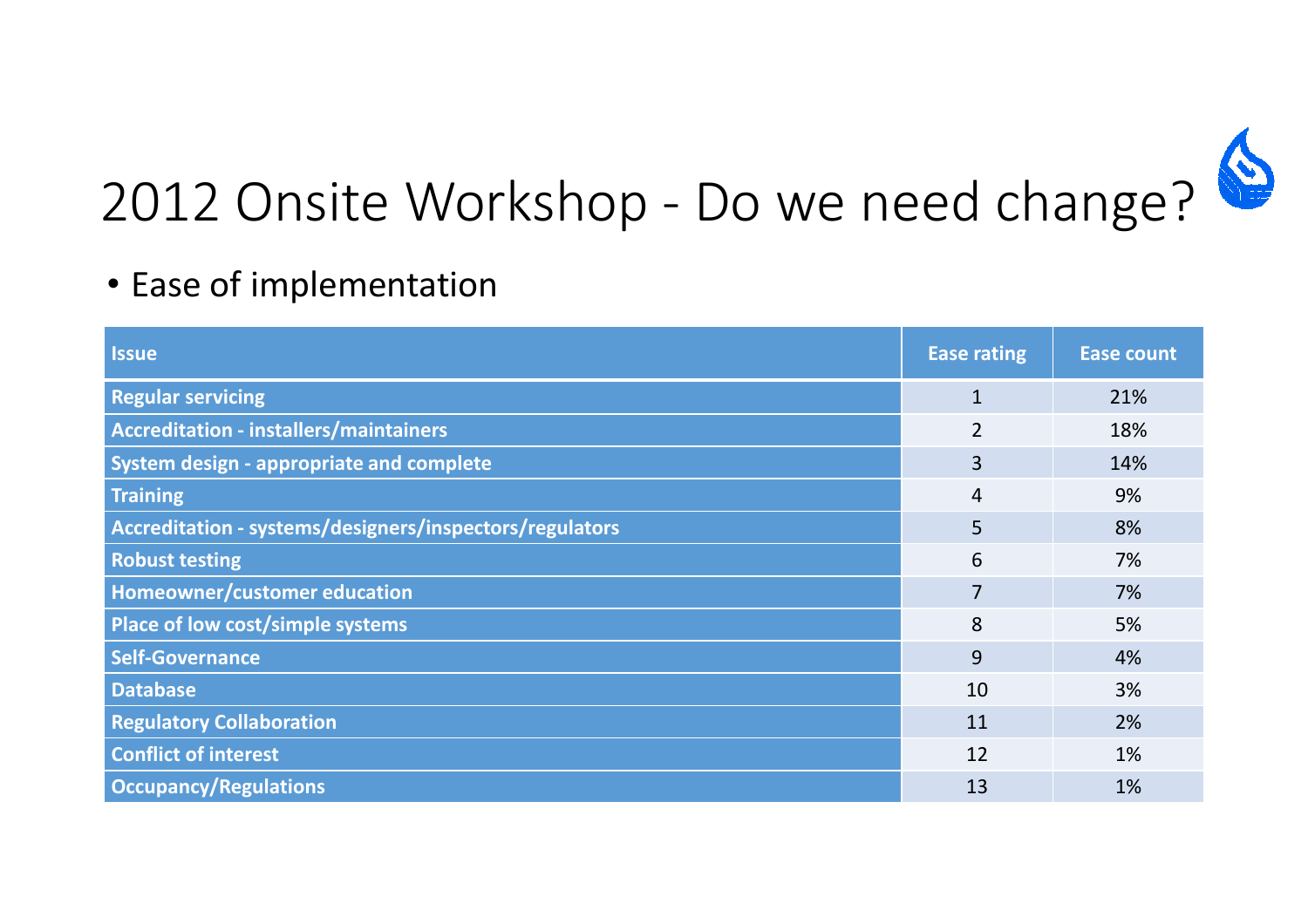

- Other Key issues:
	- Septic tanks Considerable effort is being placed on developing testing facilities and management of Advanced<br>Wastewater Treatment (AWT) Systems. But good old septic tanks were used in up to 75 % of installations in som
	- •Management - Difference in management, approval and regulation being adopted by both district and regional councils throughout the country. While the regional variations often reflected the requirements of that region, the
	- •Integrated database – Was an integrated national database to track the location and performance of systems<br>needed. There were strong views on this with the very clear message that such a database, despite some logistical<br>s
	- Talk fest Forward process was identified to make the workshop more than a talk fest. This consisted of taking several critical issues and developing them further with the help of a steering group made up of people from the day.<br>This group would seek to develop a plan and secure funding to assist with implementing any changes. The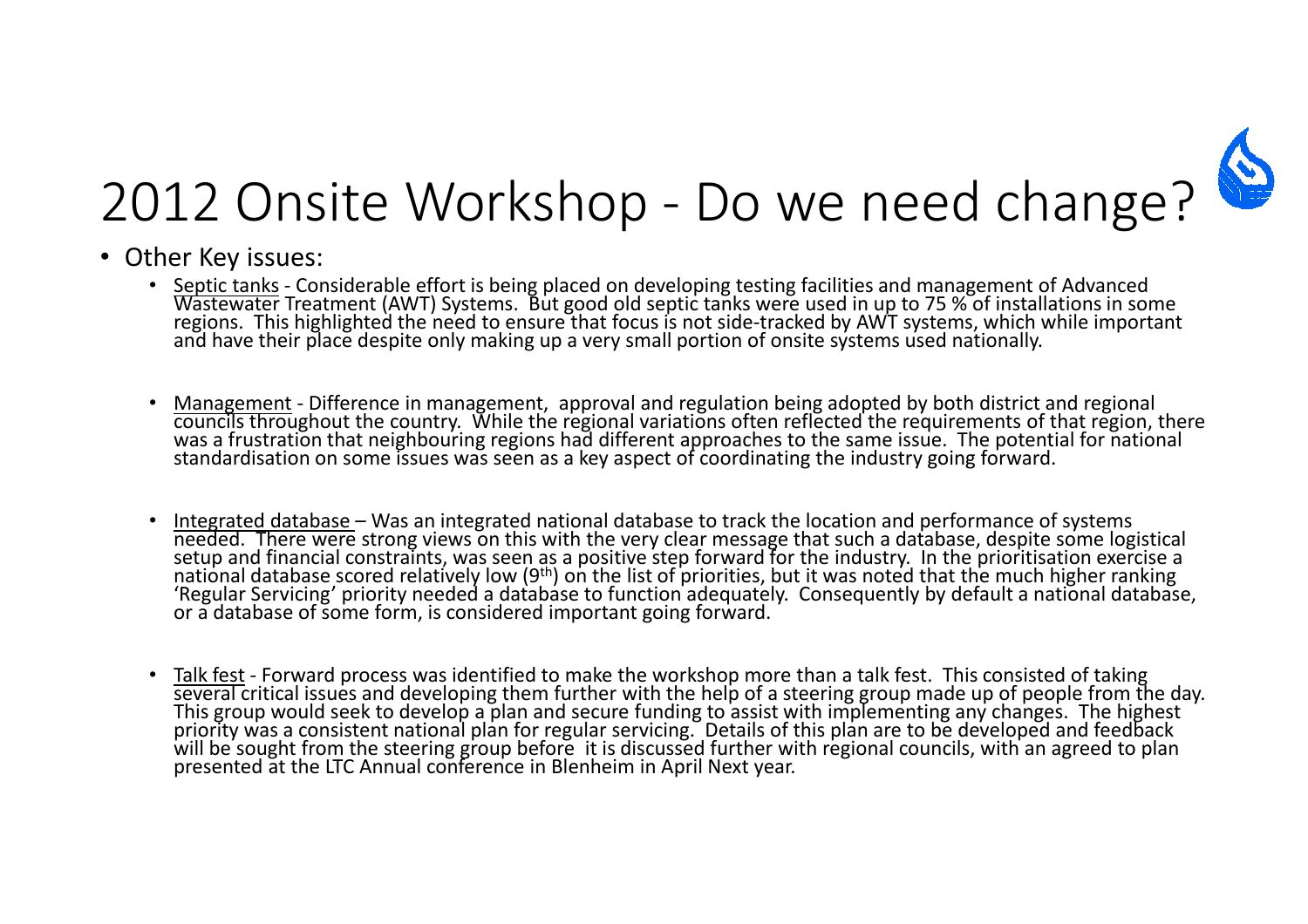

## What has changed regionally

| <b>Judith Robertson</b><br>Gisborne District Council | The Gisborne<br>Experience                                                                                                            |
|------------------------------------------------------|---------------------------------------------------------------------------------------------------------------------------------------|
| <b>Terry Long</b><br><b>BOP Regional Council</b>     | The BOP Experience                                                                                                                    |
| Keith Peacock<br>Hawkes Bay Regional Council         | The Hawkes Bay<br>Experience                                                                                                          |
| Leif Pigott<br><b>Tasman District Council</b>        | The Tasman Experience                                                                                                                 |
| <b>Terry Long</b><br><b>BOP Regional Council</b>     | A survey of<br>implementation of<br><b>OSET rules by Regional</b><br><b>Councils and Unitary</b><br>Authorities across the<br>country |

- 1. What is the costs (and implications) to your region for installing poor systems?
- 2. Can existing regional plan rules be<br>implemented/are the rules understandable<br>and effective?
- 3. What percentage of systems have management contracts?
- 4. What is the single best thing that has occurred in your region for managing onsite wastewater?
- 5. What is the single most important action<br>needed in your region to better manage<br>onsite wastewater?
- 6. What is the best thing that has occurred in the industry in the last 5 years?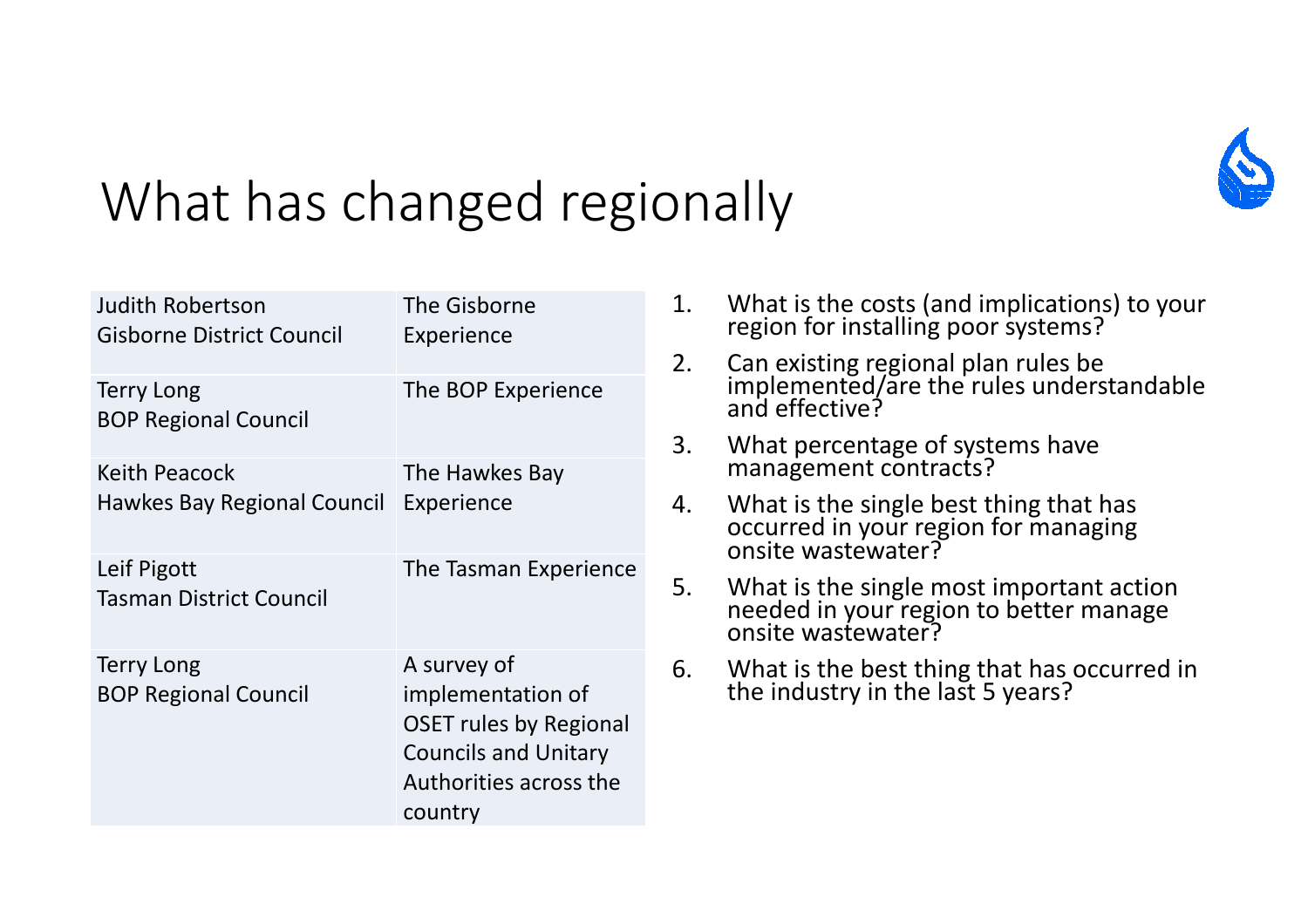

#### What is happening in the industry

| <b>Rob Potts</b><br>LEI                                | Onsite effluent testing $-$<br>where to from here |
|--------------------------------------------------------|---------------------------------------------------|
| Innoflow<br>Salma Rayan                                |                                                   |
| <b>EMS</b><br><b>Steve Crockford</b>                   | Supplier experience in the<br>current environment |
| Oasis<br>Mike Tasker                                   |                                                   |
| <b>Gretel Silyn Roberts</b><br><b>Auckland Council</b> | Update on the TP58                                |
| Nick Walmsley -<br>WaterNZ                             | Voice of the Water Industry                       |
| Hamish Lowe<br>l Fl                                    | Onsite wastewater training –<br>where are we at   |

- What is the single biggest issue dealing with property owners?
- What is the single biggest issue dealing with district councils?
- What is the single biggest issue dealing with regional councils?
- What is the biggest issue facing the onsite industry?
- What is the best thing that has occurred in the industry in the last 5 years?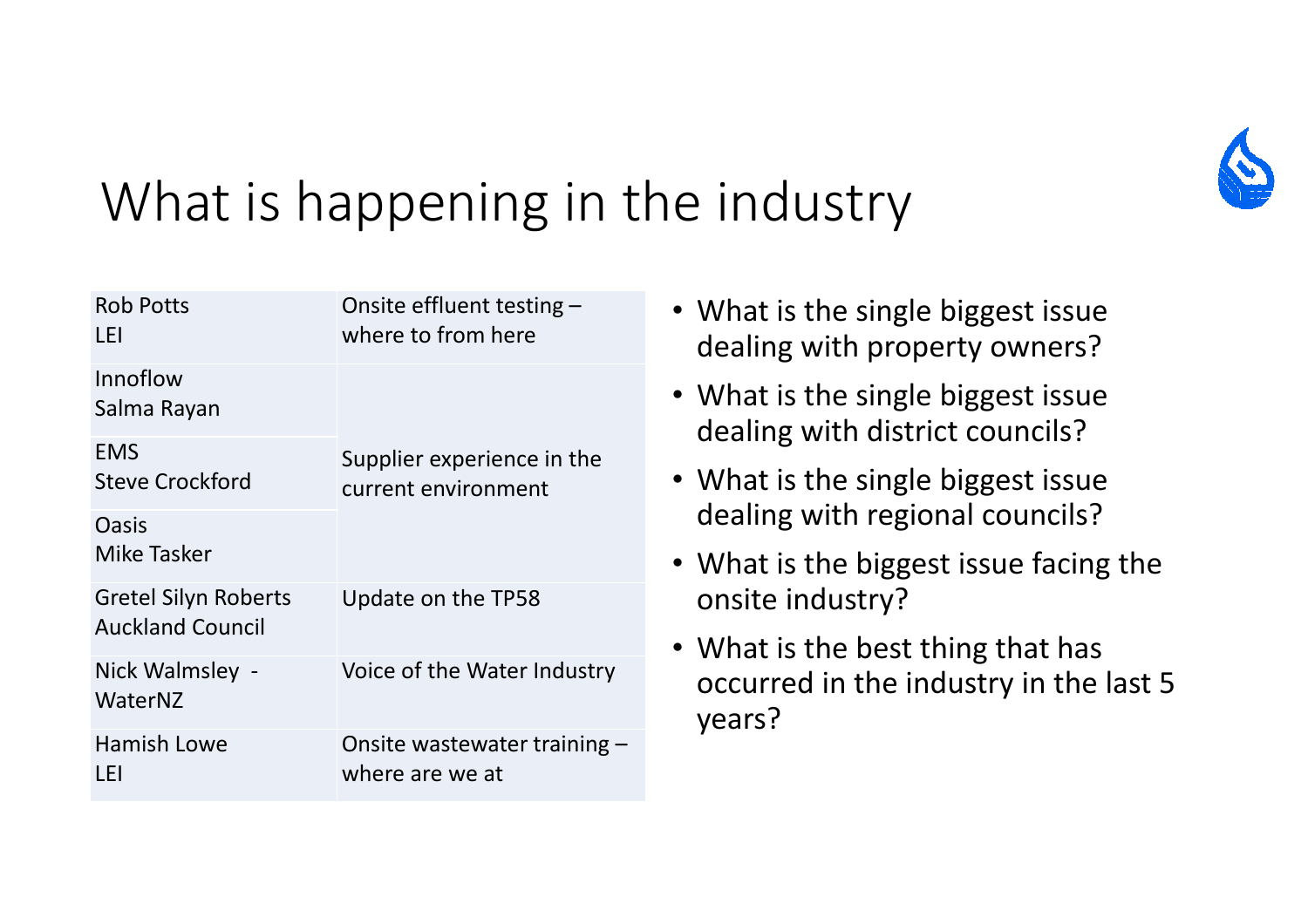#### Panel Discussion



- Rob Potts,
- Judith Robertson
- Terry Long
- Andrew Dakers
- Gretel Silyn Roberts
- Do we need a national standard?
- Do we need a national testing facility and what should it include?
- Do we need national training and who should it apply to?
- What is working well?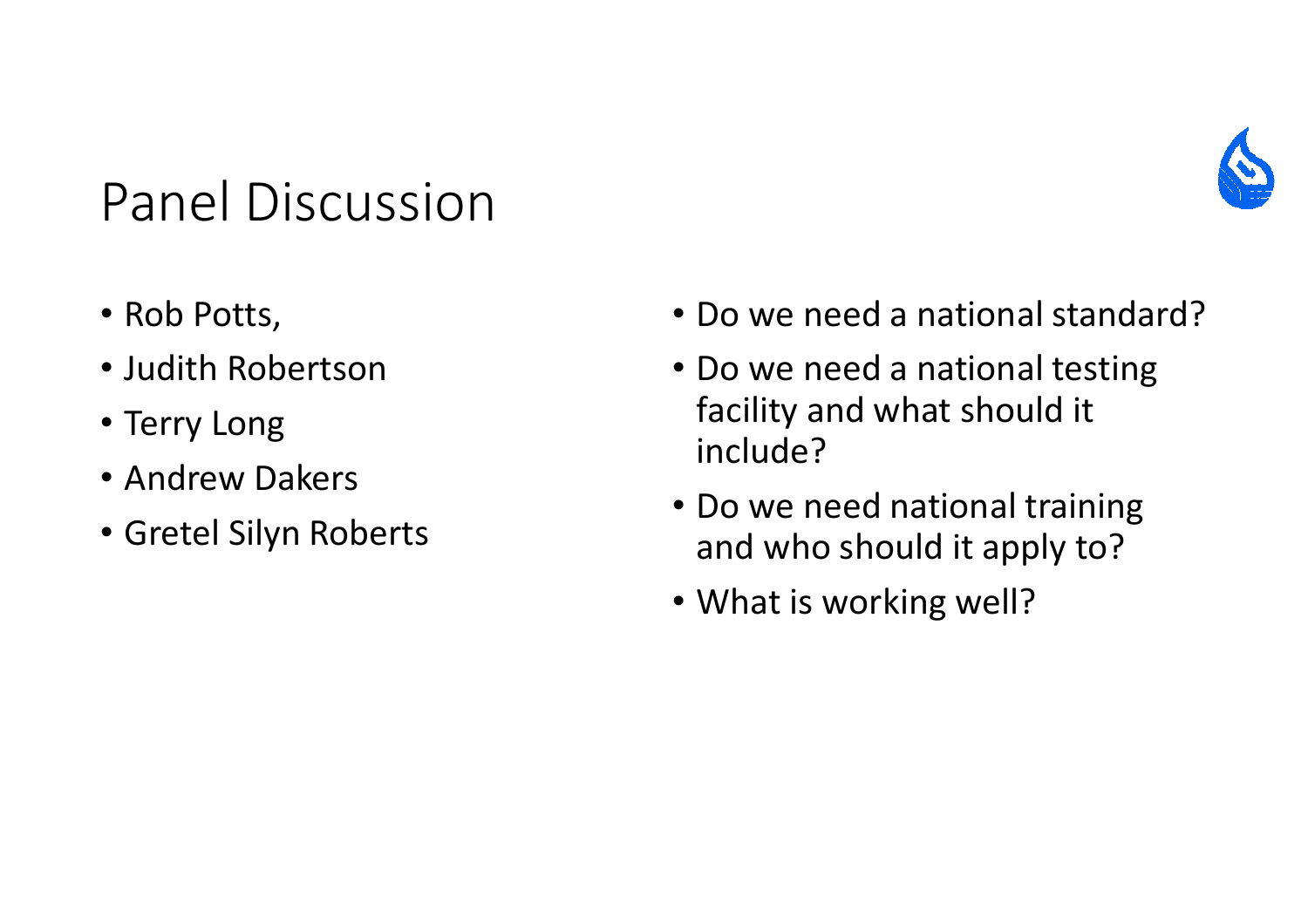#### Soapbox Buzzer

• Have your say

- Rules
	- Speak only once
	- Speak for 2 mins
	- Don't interrupt
	- Be open, constructive and frank
	- Look for positives
	- If you want to say nothing happening, suggest action
	- No insults!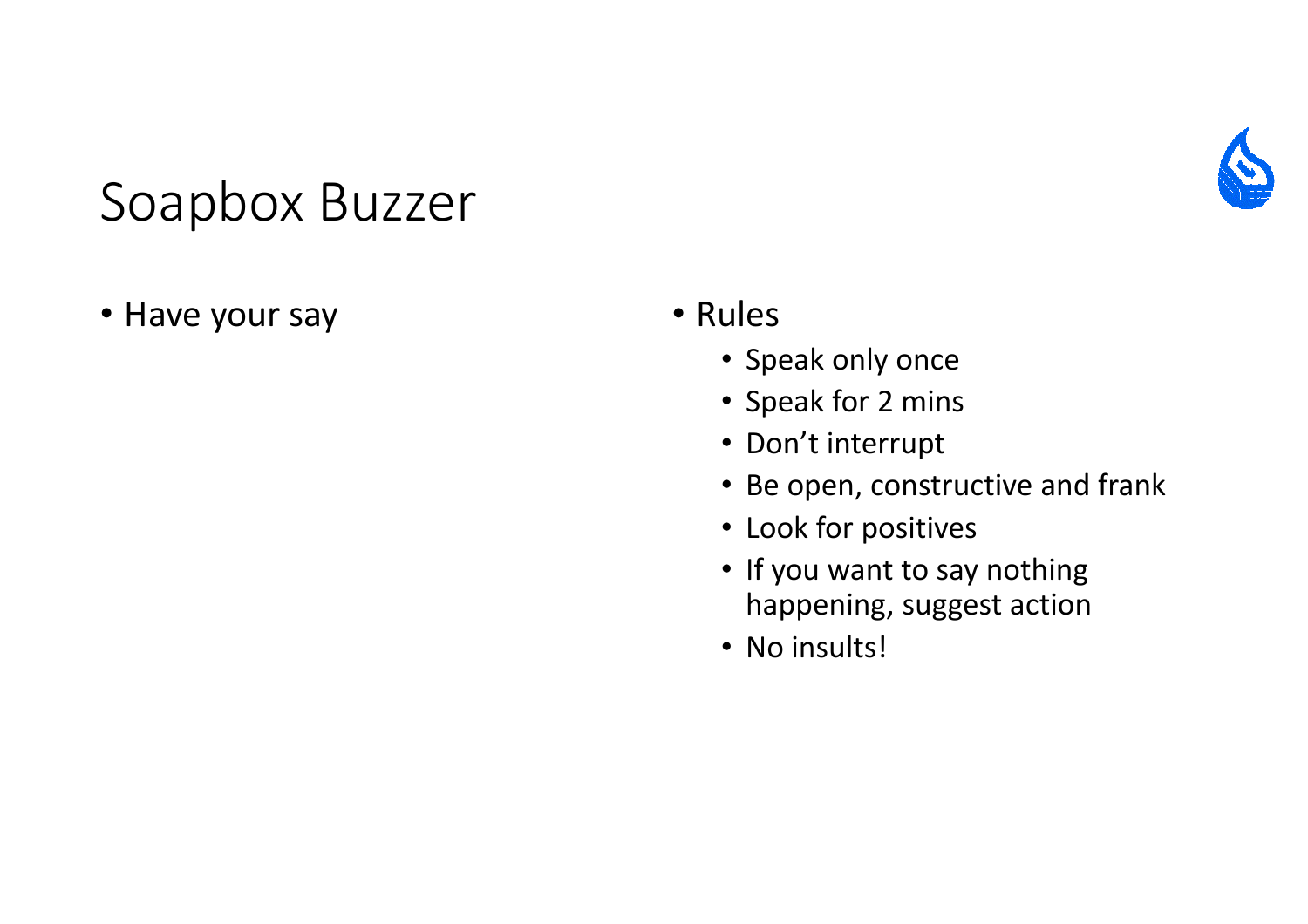

## Workshop – priorities from 2012

- Conflict of Interest
- Regulatory Collaboration
- Regular servicing
- Occupancy/Regulations
- Accreditation installers/maintainers
- Accreditation systems/designers/inspectors/regulators
- System design appropriate and complete
- Homeowner/customer education
- Training
- Robust testing
- Place of low cost/simple systems
- Database
- Self-Governance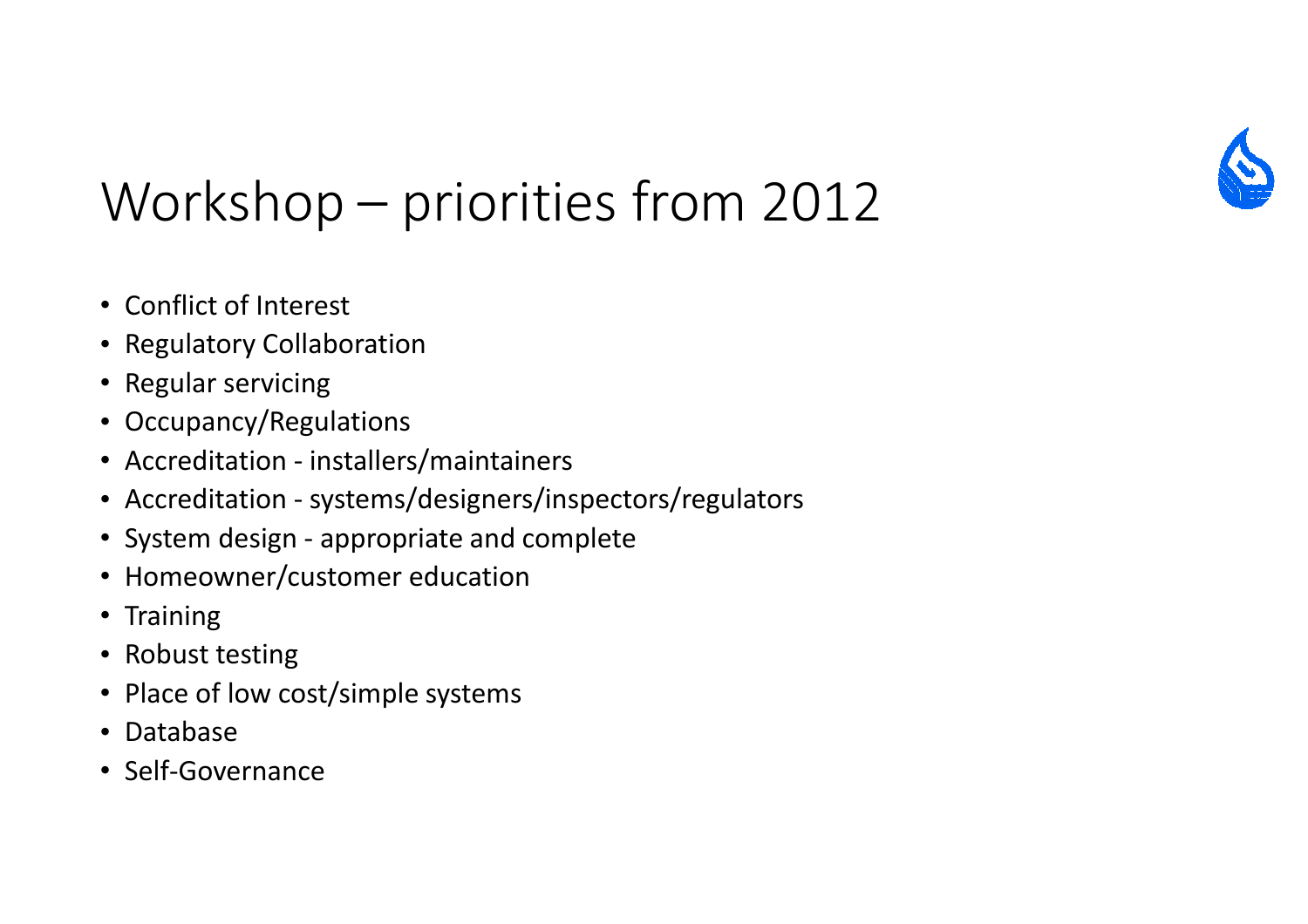

- Part 1:
	- What priorities are missing
	- With each priority, what does it mean/why important
- Part 2:
	- Group priorities
	- Rank priorities and ease of achieving (afternoon tea)
- Part 3:
	- What has changed with list of priority (2012 2016)
	- Top five
		- What progress has been made with this priority
		- Why?
		- What is needed
		- How is it resourced
		- Who to action
		- How do we know it has been achieved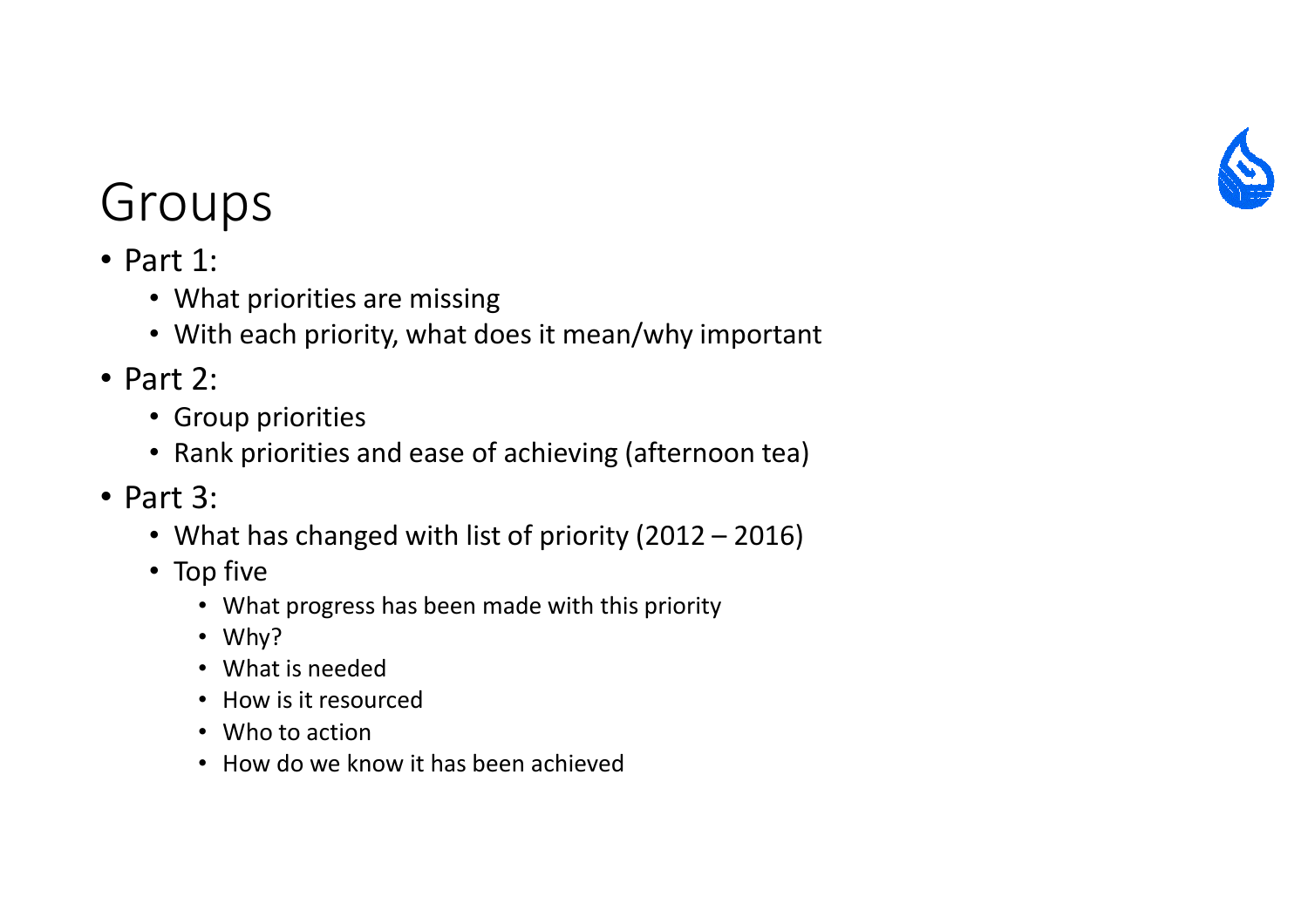

- Part 1:
	- What priorities are missing
	- With each priority, what does it mean/why important
- Conflict of Interest
- Regulatory Collaboration
- Regular servicing
- Occupancy/Regulations
- Accreditation installers/maintainers
- Accreditation systems/designers/inspectors/regulators
- System design appropriate and complete
- Homeowner/customer education
- Training
- Robust testing
- Place of low cost/simple systems
- Database
- Self-Governance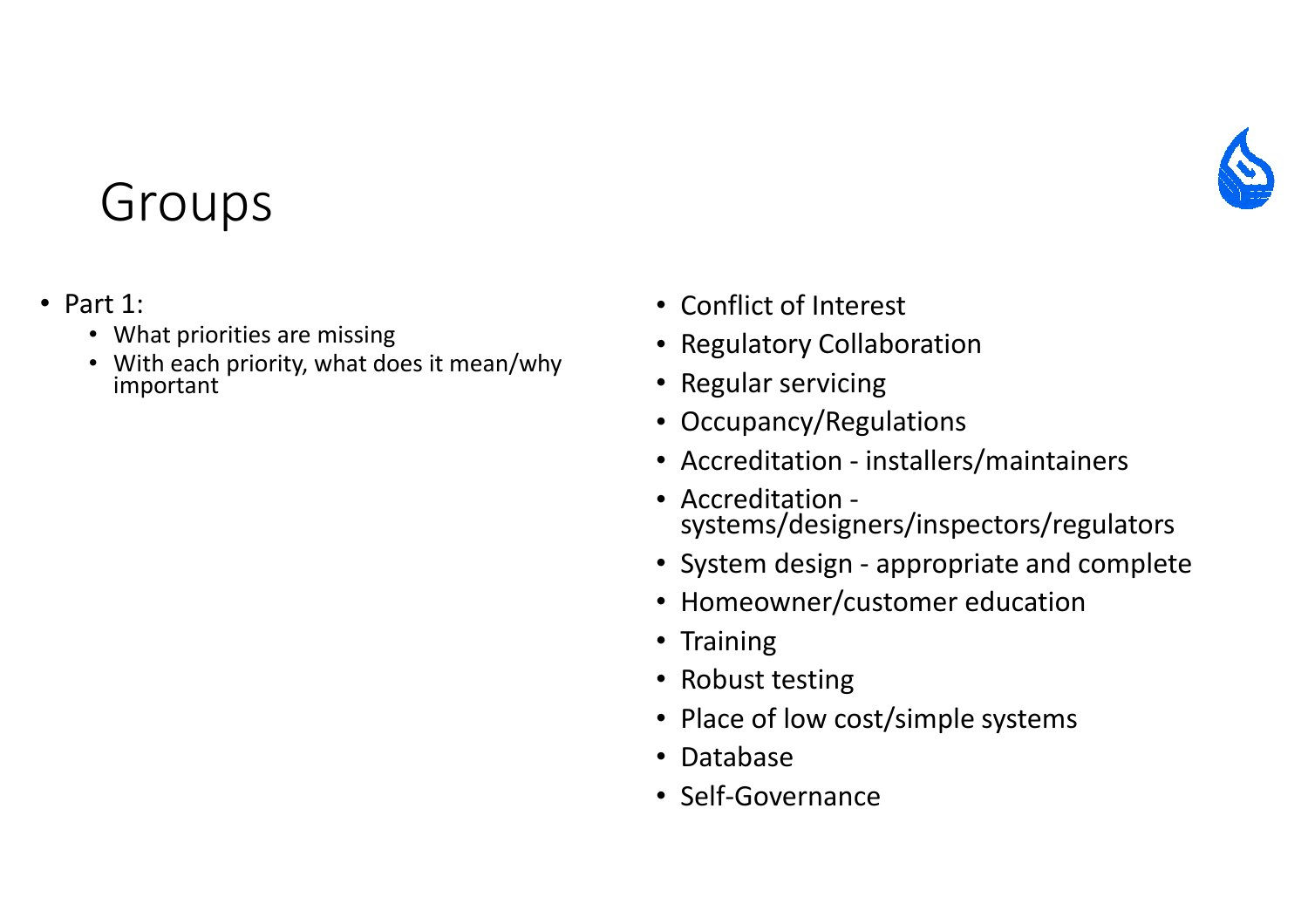

- Part 2:
	- Group priorities
	- Rank priorities and ease of achieving (afternoon tea)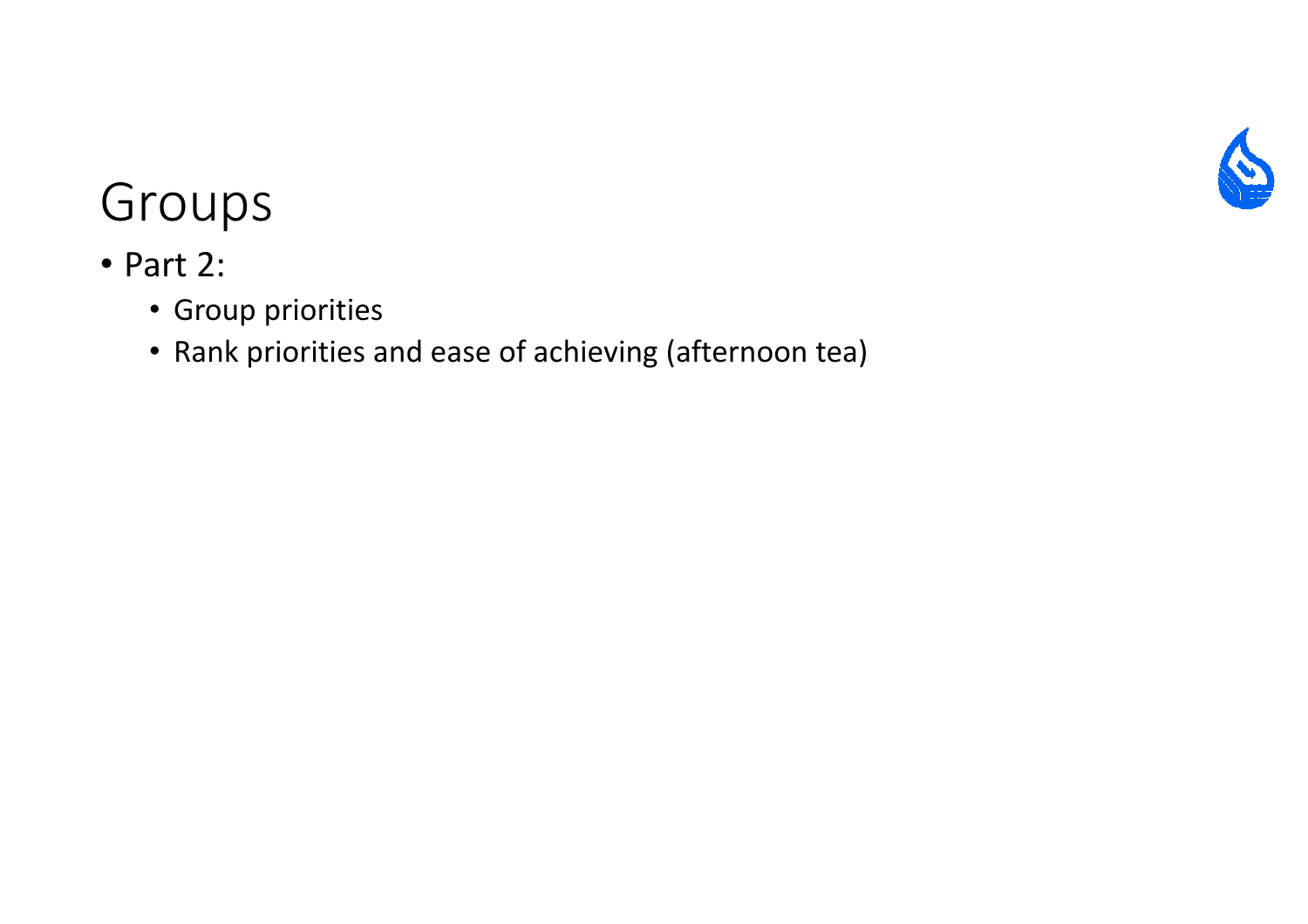|                                                                                | Priority       | Ease | 2012 |
|--------------------------------------------------------------------------------|----------------|------|------|
| Accreditation - installers/maintainers/systems/designers/inspectors/regulators | 22             |      |      |
| <b>NES</b>                                                                     | 17             |      |      |
| System design - appropriate and complete (high tec vs low input)               | 16             |      |      |
| Robust testing – facility/field                                                | 11             |      |      |
| <b>Regulatory Collaboration</b>                                                | $\overline{7}$ |      |      |
| Education - homeowner/customer education/obligations                           | 5              |      |      |
| <b>Regular servicing</b>                                                       | 3              |      |      |
| Training - upskilling                                                          | $\overline{3}$ |      |      |
| Database                                                                       | $\overline{2}$ |      |      |
| Need for proof of effects                                                      | $\overline{2}$ |      |      |
| Need for an end user voice                                                     | $\mathbf{1}$   |      |      |
| Roadshow - education                                                           | $\mathbf{1}$   |      |      |
| WIPES – understanding what goes down the drain                                 | $\mathbf{1}$   |      |      |
| Self-Governance                                                                | $\overline{0}$ |      |      |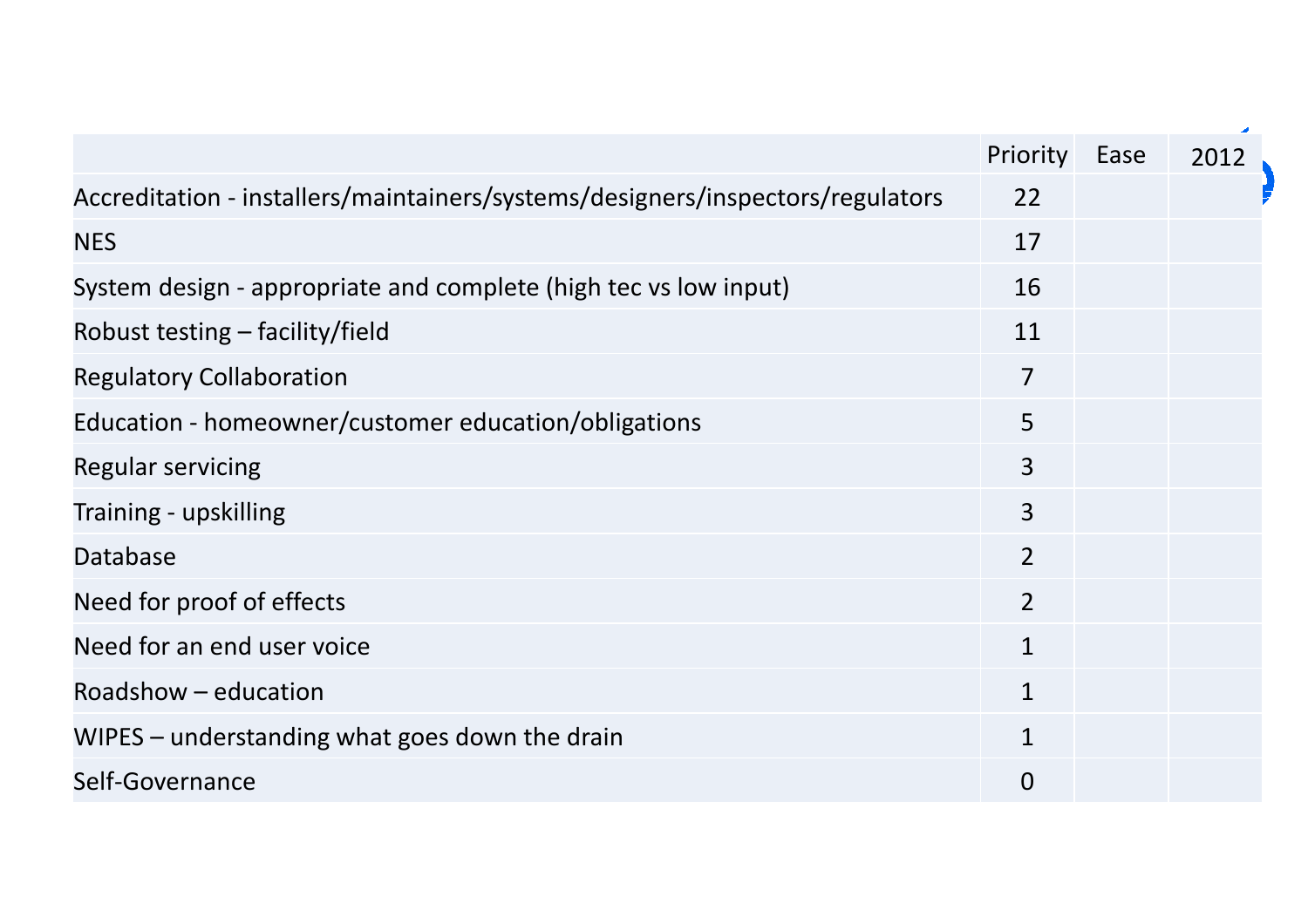|                                                                                | Priority       | Ease           | 2012 |
|--------------------------------------------------------------------------------|----------------|----------------|------|
| Accreditation - installers/maintainers/systems/designers/inspectors/regulators | 22             | 6              |      |
| <b>NES</b>                                                                     | 17             | $\mathbf{1}$   |      |
| System design - appropriate and complete (high tec vs low input)               | 16             | 6              |      |
| Robust testing – facility/field                                                | 11             | 6              |      |
| <b>Regulatory Collaboration</b>                                                | $\overline{7}$ | $\overline{4}$ |      |
| Education - homeowner/customer education/obligations                           | 5              | 14             |      |
| <b>Regular servicing</b>                                                       | $\overline{3}$ | 16             |      |
| Training - upskilling                                                          | $\overline{3}$ | $\overline{4}$ |      |
| Database                                                                       | $\overline{2}$ | 21             |      |
| Need for proof of effects                                                      | $\overline{2}$ | $\overline{0}$ |      |
| Need for an end user voice                                                     | $\mathbf{1}$   | $\overline{0}$ |      |
| Roadshow - education                                                           | $\mathbf{1}$   | 10             |      |
| WIPES – understanding what goes down the drain                                 | $\mathbf{1}$   | $\mathbf{1}$   |      |
| Self-Governance                                                                | $\overline{0}$ | $\mathbf{1}$   |      |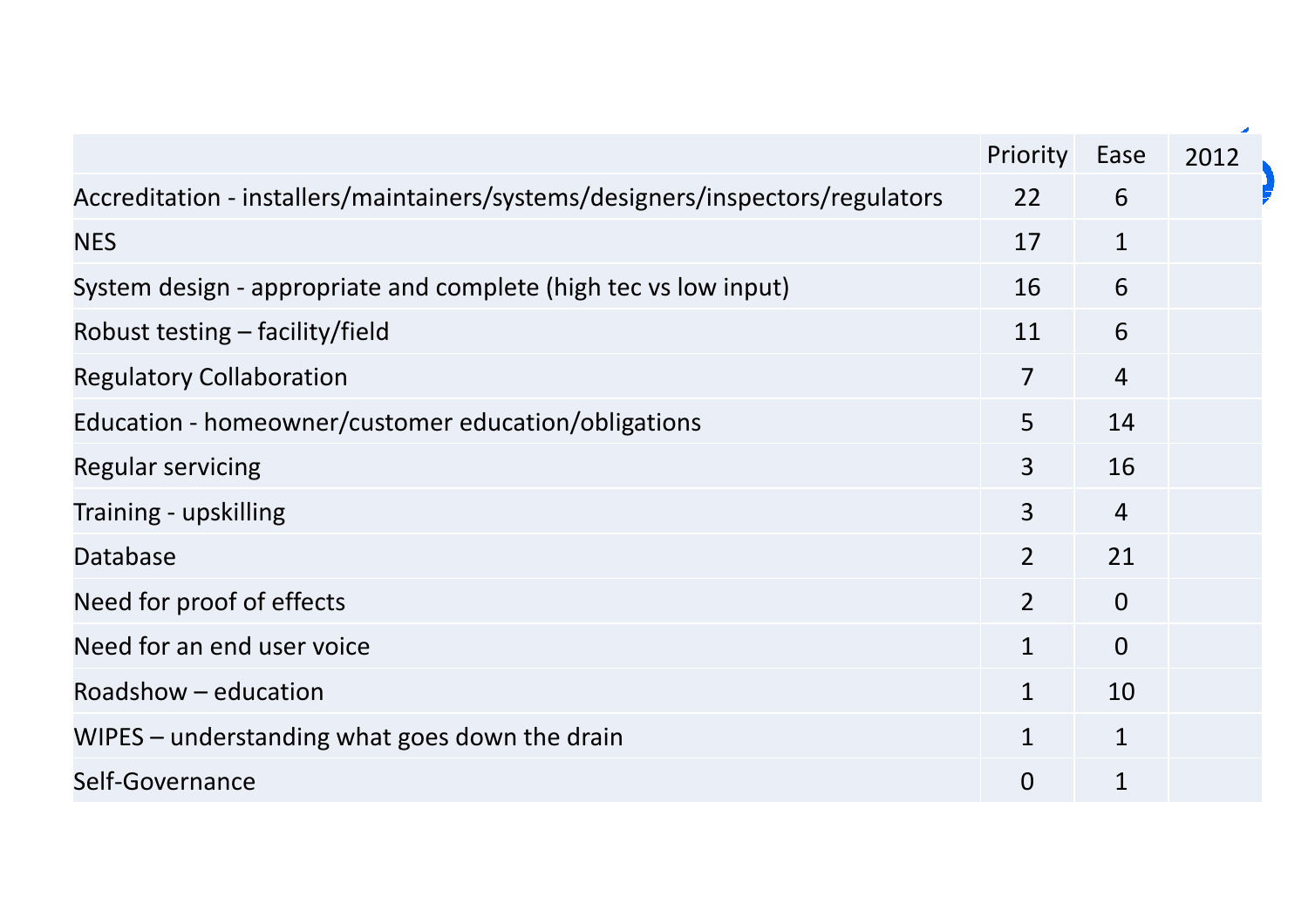| Priority<br>22<br>17<br>16<br>11 | Ease<br>6<br>$\mathbf{1}$<br>6 | 2012<br>2,7<br>$\overline{3}$ |
|----------------------------------|--------------------------------|-------------------------------|
|                                  |                                |                               |
|                                  |                                |                               |
|                                  |                                |                               |
|                                  |                                |                               |
|                                  | 6                              | 6                             |
| $\overline{7}$                   | $\overline{4}$                 | 12                            |
| 5                                | 14                             |                               |
| 3                                | 16                             | $\mathbf{1}$                  |
| $\overline{3}$                   | $\overline{4}$                 | 5                             |
| $\overline{2}$                   | 21                             | 9                             |
| $\overline{2}$                   | $\overline{0}$                 |                               |
| $\mathbf{1}$                     | $\overline{0}$                 |                               |
| $\mathbf{1}$                     | 10                             |                               |
| $\mathbf{1}$                     | $\mathbf{1}$                   |                               |
| $\Omega$                         | $\mathbf{1}$                   | 13                            |
|                                  |                                |                               |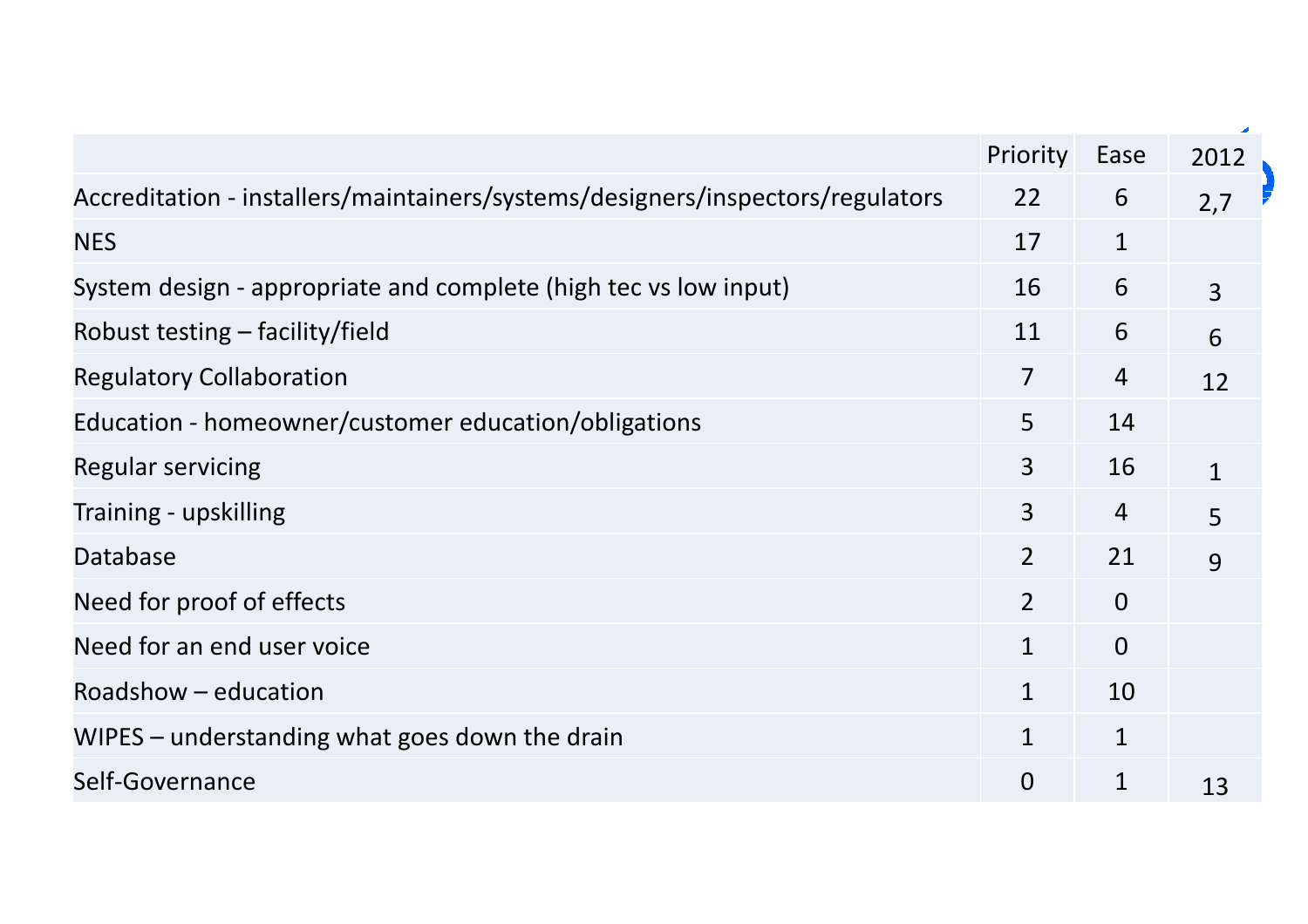

- Part 3:
	- What has changed with list of priority (2012 2016)
	- Top five
		- 1. What progress has been made with this priority
		- 2. Why?
		- 3. What is needed
		- 4. How is it resourced
		- 5. Who to action
		- 6. How do we know it has been achieved